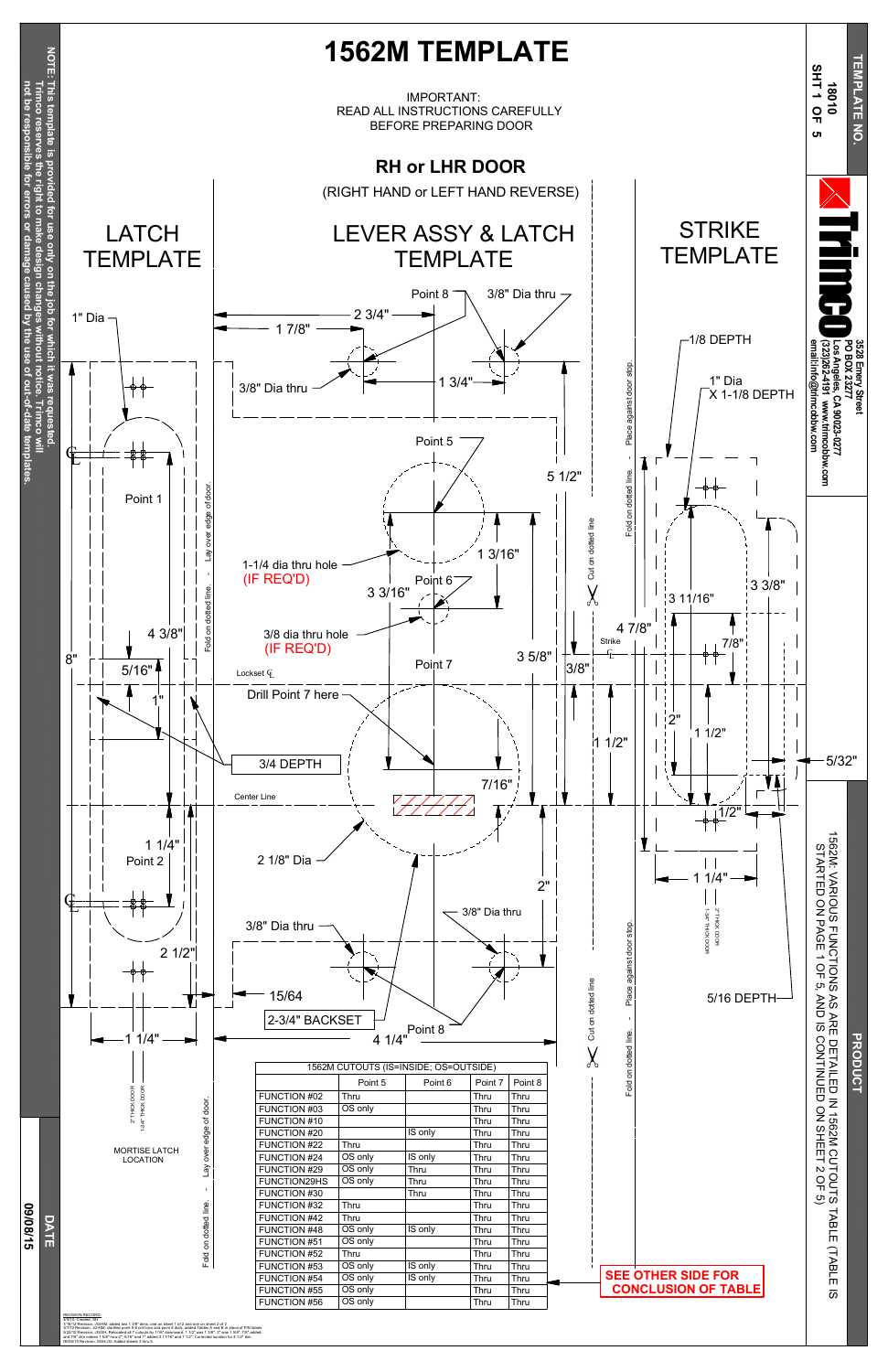



1/18/12 Revision, JG/HM: added two 1 3/8" dims, one on sheet 1 of 2 and one on sheet 2 of 2 3/7/12 Revision, JG/HM: clarified point 5-8 cntr locs and point 8 dia's; added Tables A and B in place of P/N labels<br>5/22/12 Revision, JG/SH: Relocated all 7 cutouts by 1/16" downward; 1 1/2" was 1 3/8"; 2" was 1 5/8"; 7/8 and 7/8" dim makes 1 5/8" now 2"; 5/16" and 1" added,3 11/16" and 1 1/2", Corrected location for 4 1/2" dim.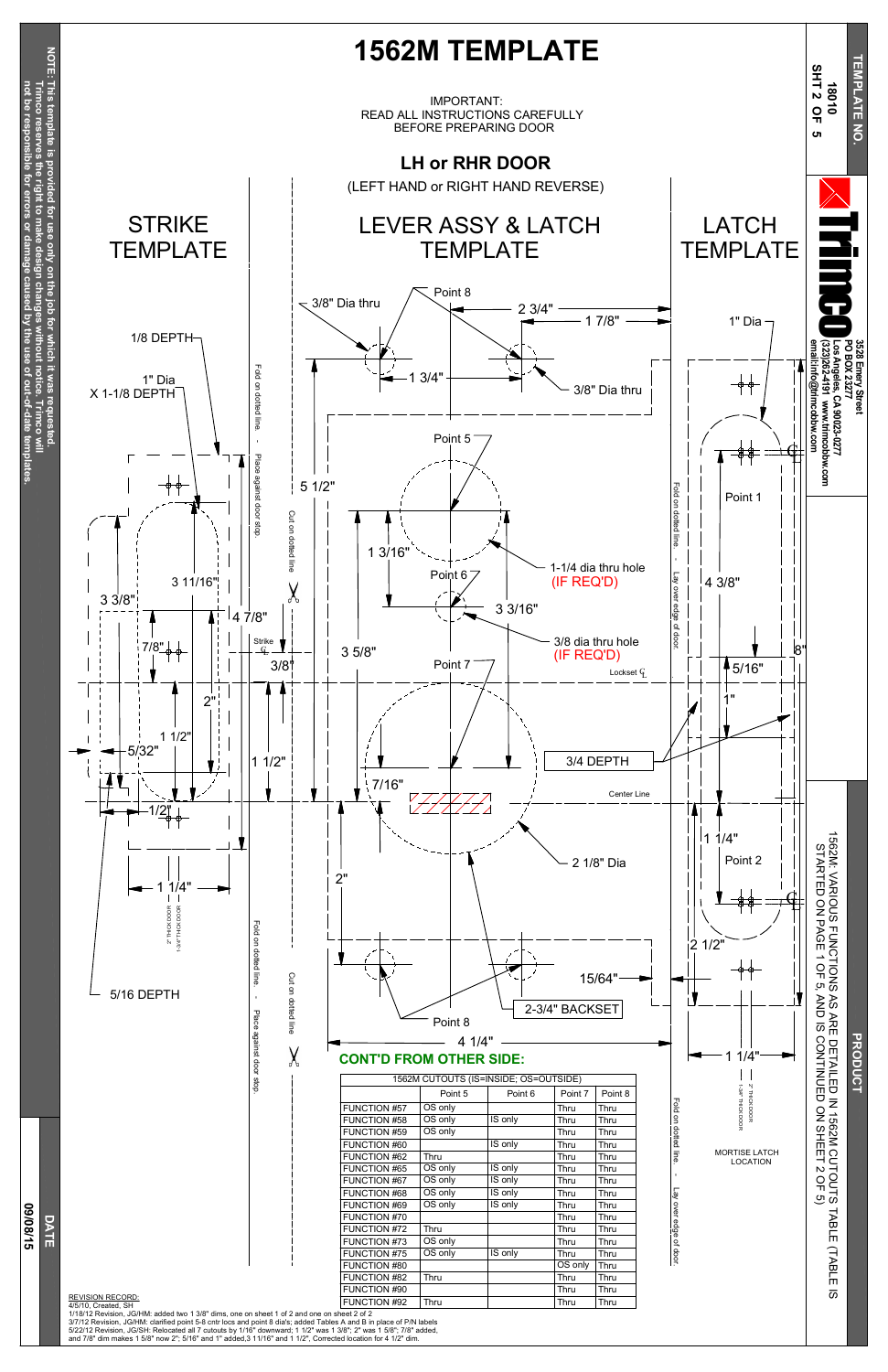**3528**

**Emery**

**Street**

N<br>R<br>E D E T AIL E D Z 15 6 2 M C U T O U T S T A B L E (T A B L E  $\overline{\omega}$ D ភ C O N TIN U E D  $\mathsf{S}$ SHEET  $\mathsf{\omega}$ O F ە

**PO B OX 23277**

**Los**

**Angeles,**

**CA**

**90023-0277**

**(323)262-4191**

**www.trimcobbw.com**

ক্ত **010**

**email:info@trimcobbw.com**



r i

**The Co** 

o

**T E M**

**P L A T E**

**N O.**

 $\overline{\mathbf{z}}$ 

**N**

A Č۵

O F ຸຕ ≥<br>Z

**D A T E**

**S H T 3 O F 5**

**0 9/0**

**8/15**

V A RIO U S

FUNCTIONS

S T A R T E D

o<br>Z

P A G E 1

SHORT BUSHING AND LONG BUSHING AND CAM PIVOT PIN (ENCASED IN BUSHING) - NOT VISIBLE IN THIS VIEW







### **LEFT HAND, RIGHT HAND DOOR DEFINITIONS:**







LH Inswing **EXAMPLE RH Inswing** 

### **TO CHANGE THE HANDING OF A LEVER ASSEMBLY:**

- 1) Loosen the Cam Pivot Pin just enough to enable the removal of the Short Bushing and the Finger (Cam) - be sure the Cam Pivot Pin remains partially encased in the Long Bushing.
- 2) Remove the Short Bushing and the Finger. Rotate the Finger 180°, then reinstall the Finger and Short Bushing.
- 3) Re-tighten the Cam Pivot Pin.

### Note:

Push/Pull Latchsets are assembled for right or for left hand doors. Be sure that handing is correct for a given door type.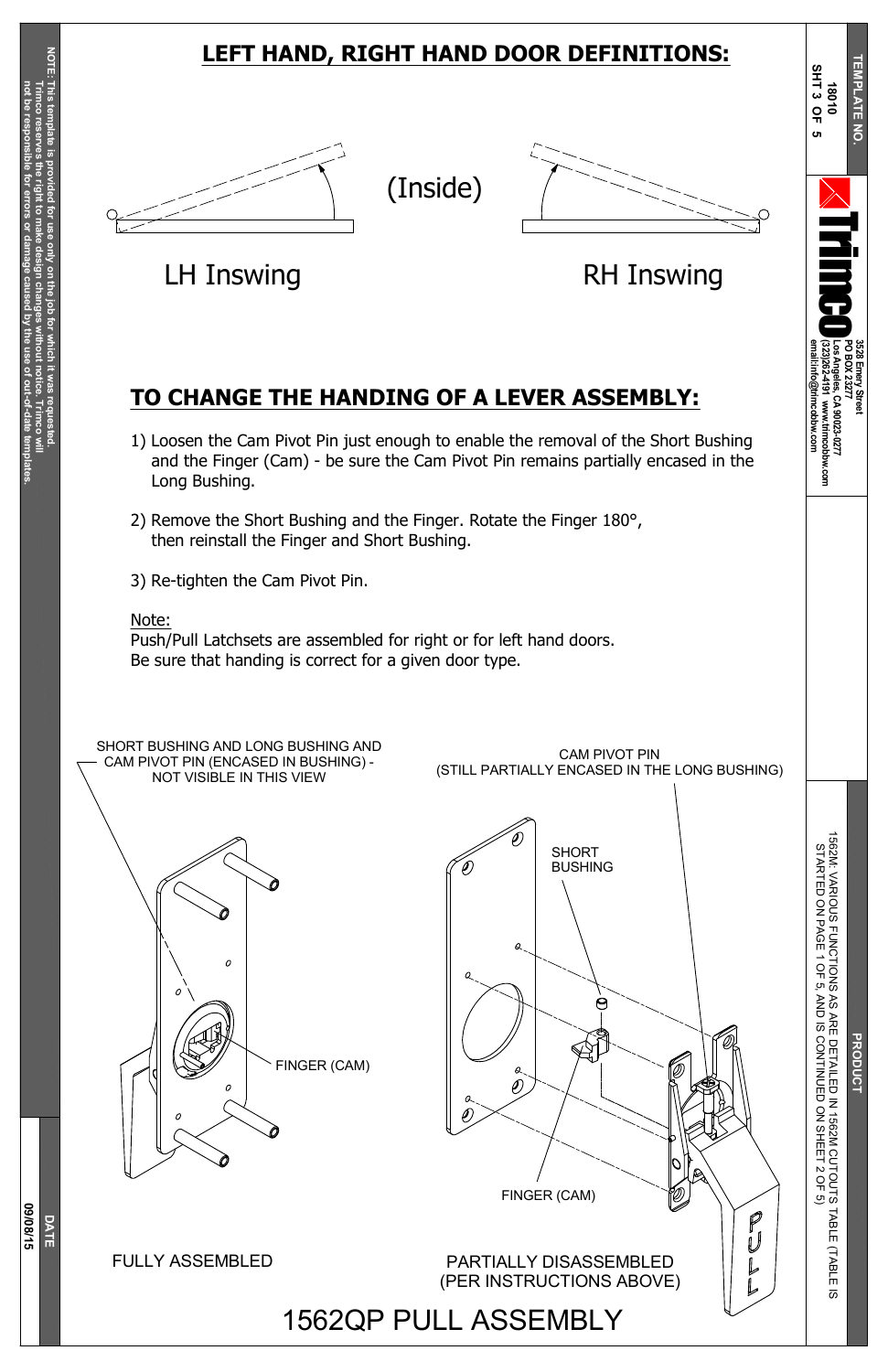**3528**

**Emery**

**Street**

**PO B OX 23277**

**Los**

**Angeles,**

**CA**

**90023-0277**

**(323)262-4191**

**www.trimcobbw.com**

ক্ত **010**

**email:info@trimcobbw.com**



r i

**The Co** 

o

**T E M**

**P L A T E**

**N O.**

 $\overline{\mathbf{z}}$ 

# N<br>R<br>E D E T AIL E D Z 15 6 2 M C U T O U T S T A B L E (T A B L E

**D A T E**

**S H T 4 O F 5**

**0 9/0**

**8/15**

## **LEFT HAND, RIGHT HAND DOOR DEFINITIONS:**

## **TO CHANGE THE HANDING OF A LEVER ASSEMBLY:**



- 1) Loosen the Cam Pivot Pin just enough to enable the removal of the Short Bushing and the Finger (Cam) - be sure the Cam Pivot Pin remains partially encased in the Long Bushing.
- 2) Remove the Short Bushing and the Finger. Rotate the Finger 180°, then reinstall the Finger and Short Bushing.
- 3) Re-tighten the Cam Pivot Pin.

### Note:

Push/Pull Latchsets are assembled for right hand reverse or for left hand reverse doors. Be sure that handing is correct for a given door type.





LHR (Left Hand Reverse) RHR (Right Hand Reverse)